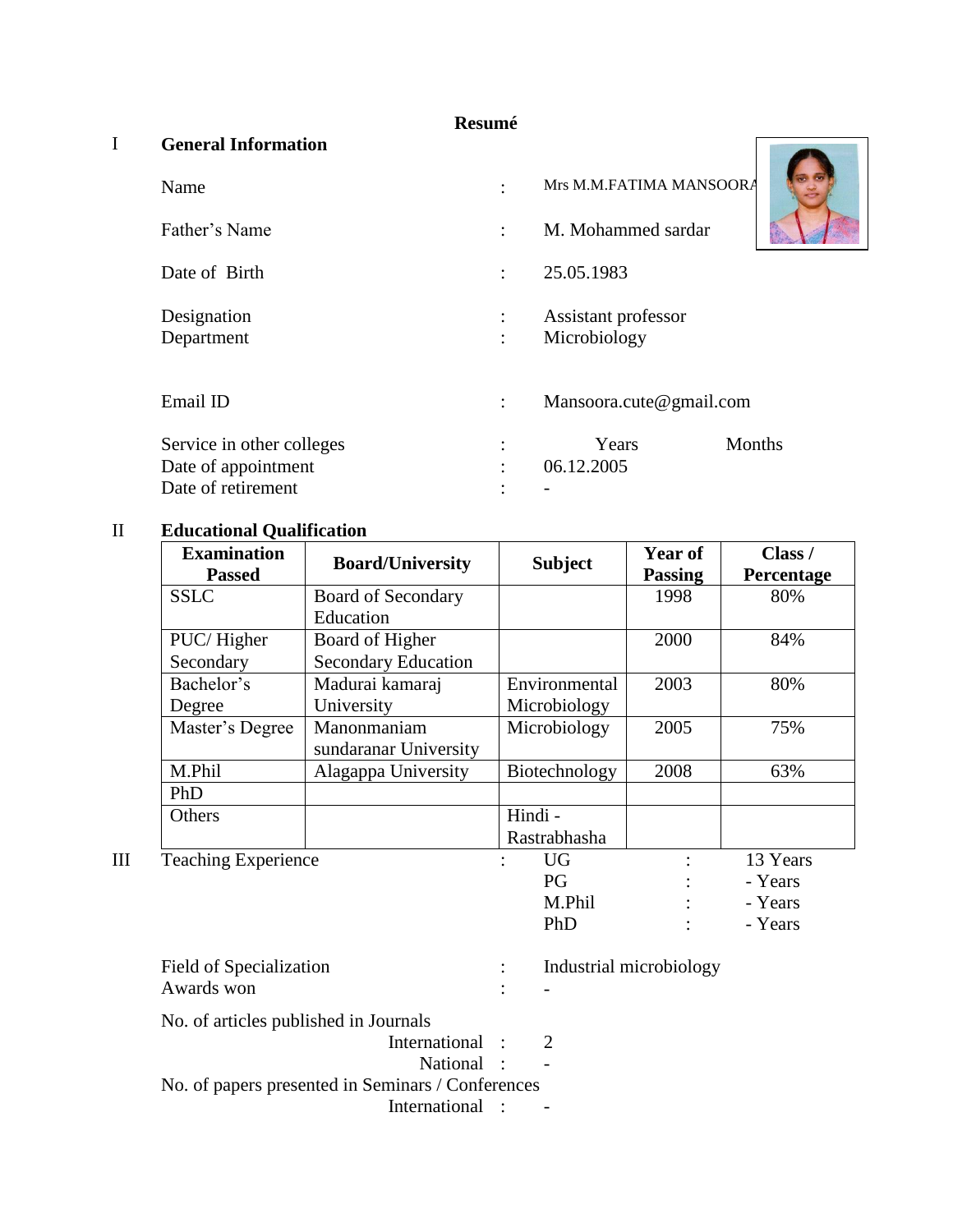National : 1 No. of articles published in Books / Conference Proceedings :-

#### IV **Articles published**

| Title of the Article | Name of the Journal                | Impact<br>Factor | Database | Citation<br>Index |
|----------------------|------------------------------------|------------------|----------|-------------------|
| Study on the UV      | Elixir online journal ISSN: 2229   |                  |          |                   |
| screening            | $-712X$                            |                  |          |                   |
| performance of dip   |                                    |                  |          |                   |
| coated TiO2 thin     |                                    |                  |          |                   |
| films on             |                                    |                  |          |                   |
| agriculturally       |                                    |                  |          |                   |
| beneficial Rhizobium |                                    |                  |          |                   |
| and Azotobacter      |                                    |                  |          |                   |
| Comparative study of | $ISSN: 2347 - 3967$                |                  |          |                   |
| continuous ethanol   | Multidisciplinary research journal |                  |          |                   |
| fermentation from    | of VVVCollege, vol 1 No 2 Mar      |                  |          |                   |
| molasses by using    | 2014                               |                  |          |                   |
| Saccharomyces        |                                    |                  |          |                   |
| cerevisiae and       |                                    |                  |          |                   |
| Schizosaccharomyces  |                                    |                  |          |                   |
| pombe                |                                    |                  |          |                   |
|                      |                                    |                  |          |                   |

## V **Papers presented**

| Date        | Seminar/<br>Conference | Level    | Title of the paper          | Venue               |
|-------------|------------------------|----------|-----------------------------|---------------------|
| 12.09.2013  | Seminar                | National | Production of               | Department of       |
| &           |                        |          | Nanomaterials by top down   | Botany,             |
| 13.09.2013  |                        |          | and bottom up approach      | <b>ANJA College</b> |
| 26.02.2015  | Conference             | National | Frontier areas in chemistry | Department of       |
| &27.02.2015 |                        |          |                             | Chemistry,          |
|             |                        |          |                             | Thiagarajar         |
|             |                        |          |                             | college, Madurai    |

## VI **Seminars/Conferences/Workshops attended**

| Date       | Level        | Name of the Seminar / Conference /<br>Workshop | Venue         |
|------------|--------------|------------------------------------------------|---------------|
| 01.02.2012 | <b>State</b> | 'Recent scenario On biological                 | V.V.V.College |
|            |              | innovations"                                   |               |
| 06.03.2012 | National     | Innovative strategies in teaching              | V.V.V.College |
| $\&$       |              |                                                |               |
| 07.03.2012 |              |                                                |               |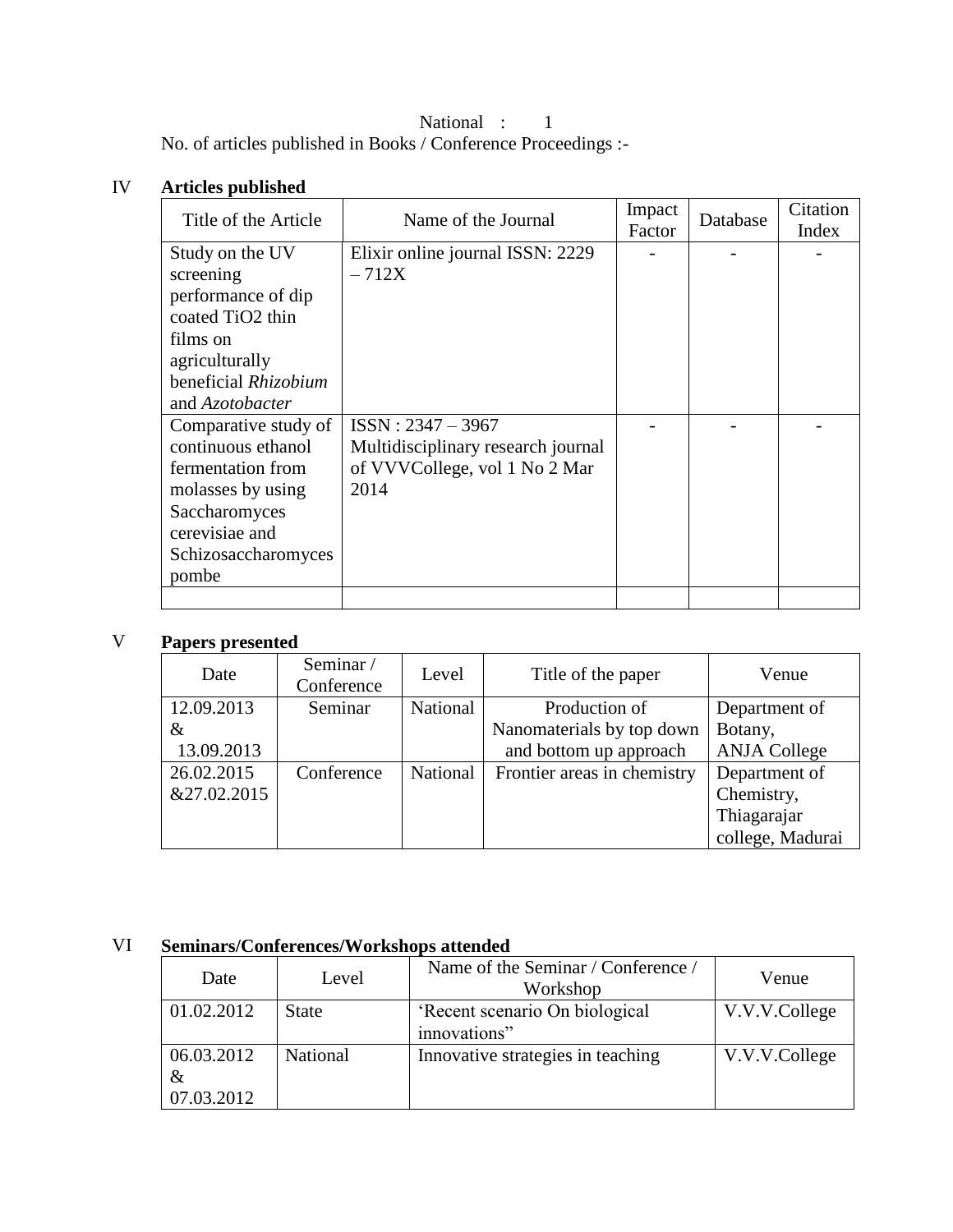| 12.09.2013  | <b>National</b>    | Approaches and applications of   | ANJA College,  |
|-------------|--------------------|----------------------------------|----------------|
| &           |                    | Nanoscience and Nanotechnology   | Sivakasi       |
| 13.09.2013  |                    |                                  |                |
| 26.02.2015  | Conference         | <b>National</b>                  | Frontier areas |
| &27.02.2015 |                    |                                  | in chemistry   |
| 20.09.2018  | <b>State Level</b> | Workshop on Mushroom Cultivation | V.V.V.College  |

#### VII **Course attended (Refresher / Orientation / any other )**

| Name of the Course        | Venue               | Duration                |
|---------------------------|---------------------|-------------------------|
| Refresher course          | Vivekananda Kendra, | 24.08.2007 & 25.08.2007 |
| cum camp on "Raise"       | Kanyakumari         |                         |
| the bar high"             |                     |                         |
| Retraining of             | V.V.Vanniaperumal   | 03.12.2010 & 04.12.2010 |
| teacher's programme       | College for         |                         |
| Organized by IQAC         | women(Autonomous)   |                         |
| Retraining of             | V.V.Vanniaperumal   | 31.10.2011 & 01.11.2011 |
| teacher's programme       | College for women   |                         |
| Organized by IQAC         | (Autonomous)        |                         |
| <b>Effective Teaching</b> | V.V.Vanniaperumal   | 28.08.2018              |
| through Google            | College for women   |                         |
| applications              | (Autonomous)        |                         |

VIII Seminars / Conferences / Workshops organized

| Date               | Level        | Theme                                       |                |
|--------------------|--------------|---------------------------------------------|----------------|
| 08.02.2007         | <b>State</b> | "Bioinformatics"                            | V.V.V.College  |
| 01.02.2012   State |              | 'Recent scenario On biological innovations" | V.V.V. College |
| 16.02.2017         | <b>State</b> | 'BIOMEET 2017'                              | V.V.V.College  |

# IX Student – oriented Service :

Staff – in – charge of various activities in the

# i. **Institution**

| $2008 - 2009$ | Study circle                 |
|---------------|------------------------------|
| $2009 - 2010$ | <b>Extension service</b>     |
| $2010 - 2011$ | Parent Teachers 'Association |
| $2012 - 2013$ | Humor club                   |
| $2013 - 2014$ | Communal harmony             |
| $2014 - 2015$ | <b>Extension service</b>     |
| 2015-2016     | Communal harmony             |
| $2017 - 2018$ | College magazine committee   |
| $2018 - 2019$ | Sports committee             |
| 2019-2020     | Social service League        |
| Denartment    |                              |

# ii. **Department**

| $2005 - 2006$ Association in-charge |
|-------------------------------------|
| Department Library                  |
| AcademicExcellence                  |